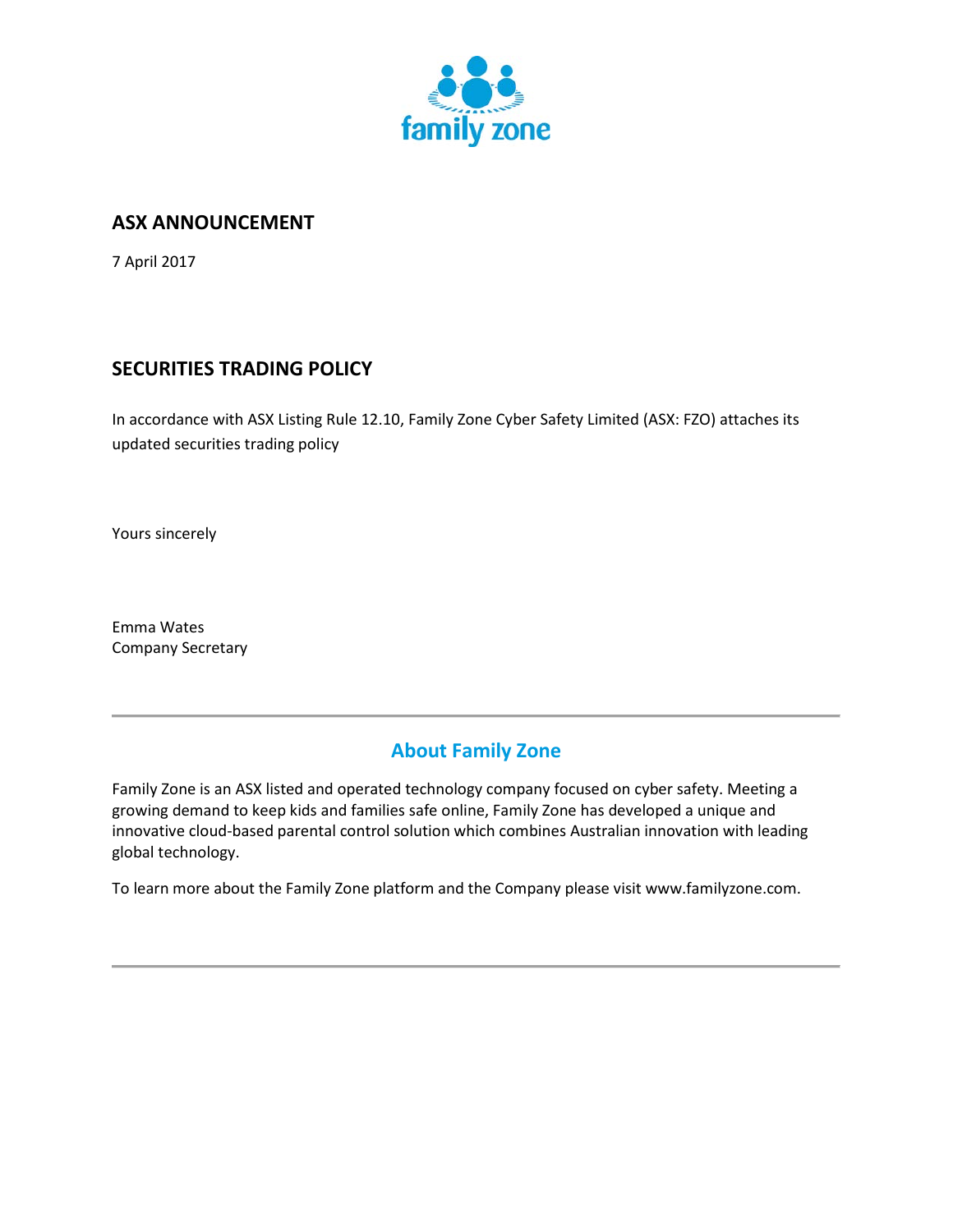# **SECURITIES TRADING POLICY**

## **1. Introduction**

The shares of Family Zone Cyber Safety Limited (**Company**) are listed on the Australian Securities Exchange (**ASX**).

This policy outlines:

- (a) when Directors, senior management and other employees of the Company may deal in Company Securities;
- (b) when Directors, senior management and other employees of the Company may deal in securities of another publicly traded entity (because they may obtain inside information about another entity's securities while performing their duties for the Company); and
- (c) procedures to reduce the risk of insider trading.

## **2. Defined Terms**

In this policy:

## **Black Out Periods** means:

- (a) from three days prior to the last day of the month of a fiscal quarter (currently 28 March, 27 June, 27 September and 28 December) to and including the second trading day after the public announcement of the financial results of the quarter;
- (b) from three days prior to the last day of the financial year (currently 27 June) to and including the second trading day after the public announcement of the financial results of the year;
- (c) from three days prior the last day of the half financial year (currently 28 December) to and including the second trading day after the public announcement of the half yearly financial results of the half year; and
- (d) such other periods as the Company may notify from time to time, for example, where the Company was considering a major transaction that could have a material effect on the stock price.

**Clearance Officer** means persons appointed by the Company from time to time who are responsible for processing the securities dealing clearance.

**Company Securities** includes shares, debentures, rights, options and any other financial products of the Company traded on any stock exchange.

**Designated Person** means a Director or person having authority for planning, directing and controlling the activities of the Company, directly or indirectly, whether as an employee or consultant, and any other person who, from time to time, is notified by the Company that they are deemed a designated person.

**Key Management Personnel** means a person having authority and responsibility for planning, directing and controlling the activities of the Company, directly or indirectly, including any Director (whether executive or otherwise) of the Company.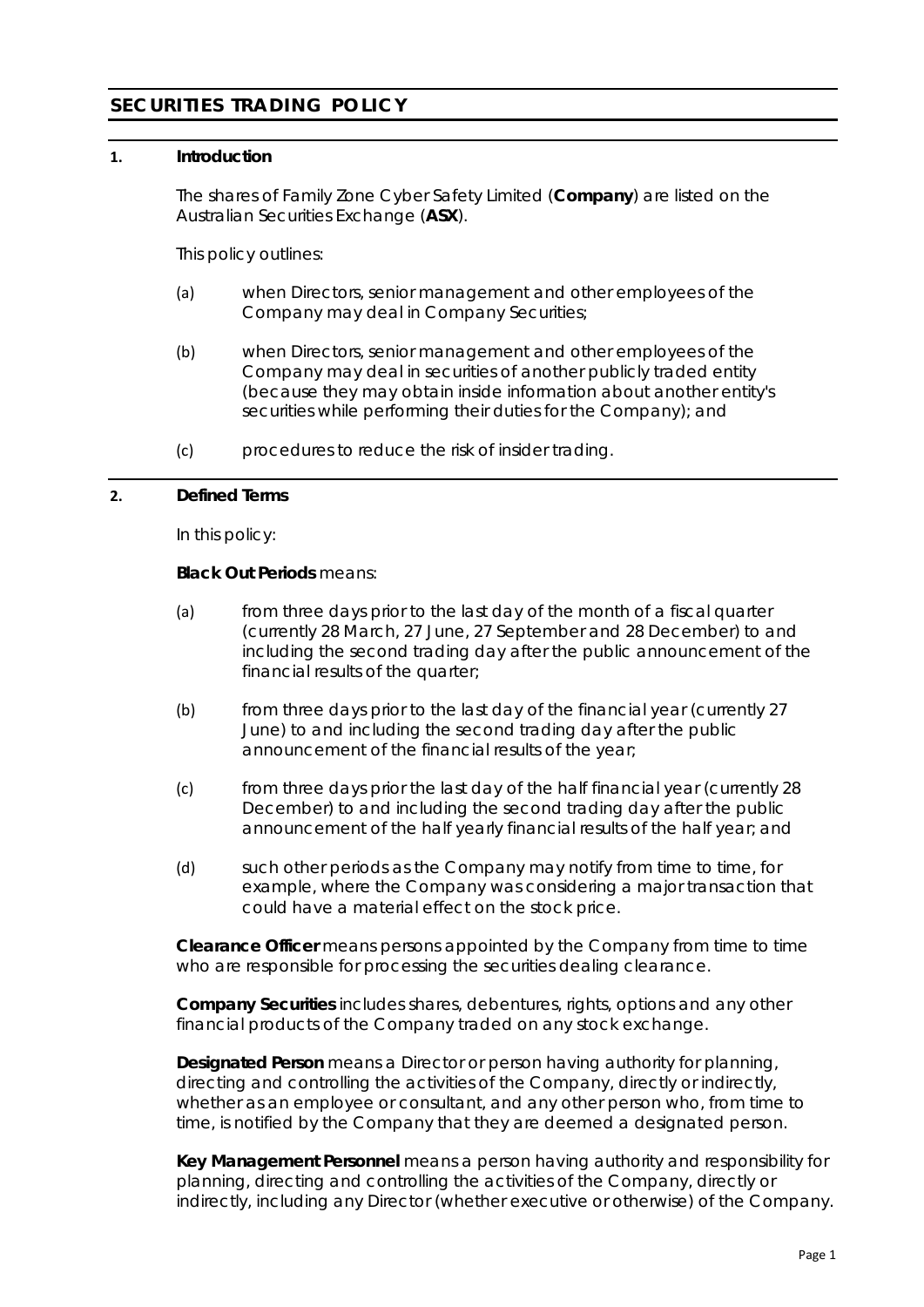**Securities Dealing Clearance Request** means the form set out as Attachment B to this policy.

## **3. Insider Trading**

If a person has information about securities and the person knows, or ought reasonably to know, that the information is inside information, it is illegal for the person to:

- (a) deal in the securities;
- (b) procure another person to deal in the securities; or
- (c) give the information to another person (also known as "tipping") who the person knows, or ought reasonably to know, is likely to:
	- (i) deal in the securities; or
	- (ii) procure someone else to deal in the securities.

Insider trading is a criminal offence. It is punishable by substantial fines or imprisonment or both. A company may also be liable if an employee or Director engages in insider trading.

Insider trading may also attract civil penalties. A court may impose substantial pecuniary penalties for insider trading and order payment of compensation to persons who suffer loss or damage because of insider trading.

## <span id="page-2-0"></span>**4. What is Inside information?**

Inside information is information that:

- <span id="page-2-1"></span>(a) is not generally available; and
- (b) if it were generally available, would, or would be likely to, influence persons who commonly invest in securities in deciding whether to acquire or dispose of the relevant securities.

Information is generally available if it:

- (a) is readily observable;
- (b) has been made known in a manner likely to bring it to the attention of persons who commonly invest in securities of the relevant type and a reasonable period for that information to be disseminated has elapsed since it was made known; or
- (c) consists of deductions, conclusions or inferences made or drawn from information falling under paragraphs [4\(a\)](#page-2-0) or [4\(b\)a](#page-2-1)bove.

## **5. What is Dealing in Securities?**

Dealing in securities includes:

(a) applying for, acquiring, or disposing of, securities;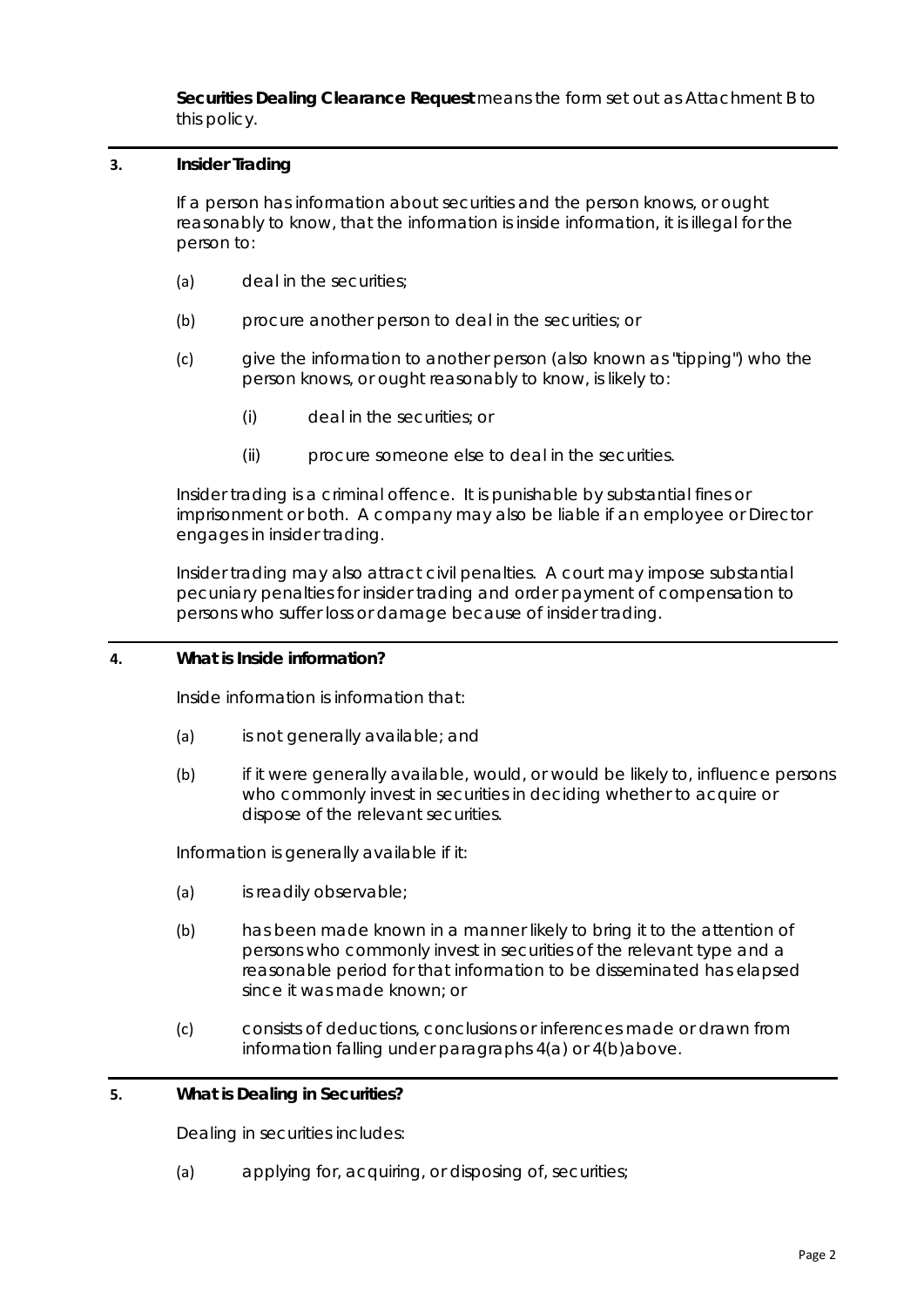- (b) entering into an agreement to apply for, acquire, or dispose of, securities; and
- (c) granting, accepting, acquiring, disposing, exercising or discharging an option or other right or obligation to acquire or dispose of securities.

## **6. When Employees May Deal**

Subject to clause 10, an employee (who is not a Designated Person) may deal in Company Securities if is it not a Black Out Period and he or she does not have information that he or she knows, or ought reasonably to know, is inside information in relation to Company Securities.

An employee (who is not a Designated Person) may deal the listed securities of another entity if he or she does not have information that he or she knows, or ought reasonably to know, is inside information in relation to those securities of the other entity.

## **7. When Employees May Not Deal**

Subject to clause [10,](#page-4-0) an employee (who is not a Designated Person) may not deal or procure another person to deal in Company Securities:

- (a) during Black Out Periods;
- (b) if he or she has information that he or she knows, or ought reasonably to know, is inside information in relation to Company Securities;

An employee may not deal or procure another person to deal in the listed securities of another entity if he or she has information that he or she knows, or ought reasonably to know, is inside information in relation to those securities.

## **8. When a Designated Person May Deal**

A Designated Person may only deal in Company Securities if he or she has complied with clause [11](#page-4-1) below.

A Designated Person may deal in the securities of another publicly traded entity if he or she does not have information that he or she knows, or ought reasonably to know, is inside information in relation to those securities.

## **9. When a Designated Person May Not Deal**

Subject to clause [10,](#page-4-0) a Designated Person may not deal or procure another person to deal in Company Securities:

- <span id="page-3-2"></span><span id="page-3-0"></span>(a) during Black Out Periods;
- (b) if he or she has information that he or she knows, or ought reasonably to know, is inside information in relation to Company Securities;
- <span id="page-3-1"></span>(c) if he or she has not complied with paragraph 11 below.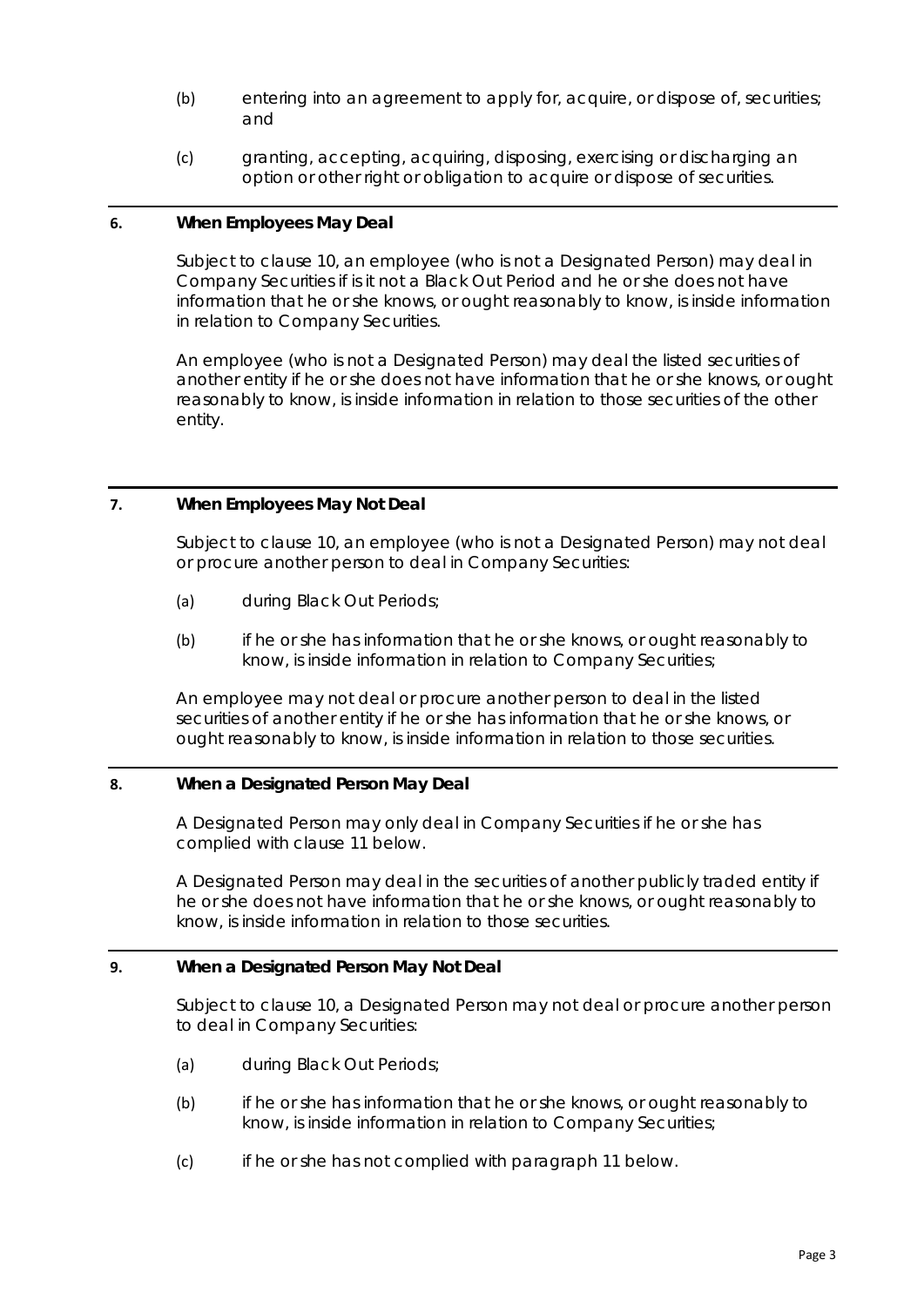A Designated Person may not deal or procure another person to deal in the listed securities of another entity if he or she has information that he or she knows, or ought reasonably to know, is inside information in relation to those securities.

## <span id="page-4-0"></span>**10. Exceptional Circumstances**

An employee (including a Designated Person), who is not in possession of inside information in relation to Company Securities, may be given clearance by a Clearance Officer to sell or otherwise dispose of Company Securities during a Black Out Period in any of the following exceptional circumstances:

- (a) if the employee is in severe financial hardship. An employee may be in severe financial hardship if he or she has a pressing financial commitment that cannot be satisfied otherwise than by selling the relevant Company Securities;
- $(b)$  if the employee is required by a court order, or there are other enforceable undertakings, for example in a bona fide family settlement, to transfer or sell the Company Securities or there is some other overriding legal or regulatory requirement for the employee to do so;
- (c) in any other circumstances that may be deemed exceptional by the Chairman of the Company (or the Board if the Chairman is involved).

The employee seeking clearance must satisfy a Clearance Officer or the Chairman or the Board (as applicable) that the employee is in severe financial hardship or that their circumstances are otherwise exceptional and that the proposed sale or disposal of the relevant Company Securities is the only reasonable course of action available.

## <span id="page-4-1"></span>**11. Securities Dealing Clearance**

Before dealing in Company Securities, a Designated Person must submit a Securities Dealing Clearance Request.

A Clearance Officer may only give clearance during periods that are not Black Out Periods or in any of the exceptional circumstances listed in clause [10.](#page-4-0) However, a Clearance Officer may not give clearance during those periods or circumstances if:

- (a) there is a matter about which there is inside information in relation to Company Securities (whether or not the Designated Person knows about the matter) when the Designated Person requests clearance or proposes to deal in Company Securities; and
- (b) a Clearance Officer has any other reason to believe that the proposed dealing breaches this policy.

Any clearance given by a Clearance Officer shall be for a specified duration as determined by a Clearance Officer.

A Clearance Officer must keep a written record of:

- (a) any information received from a Designated Person in connection with this policy; and
- (b) any clearance given under this policy.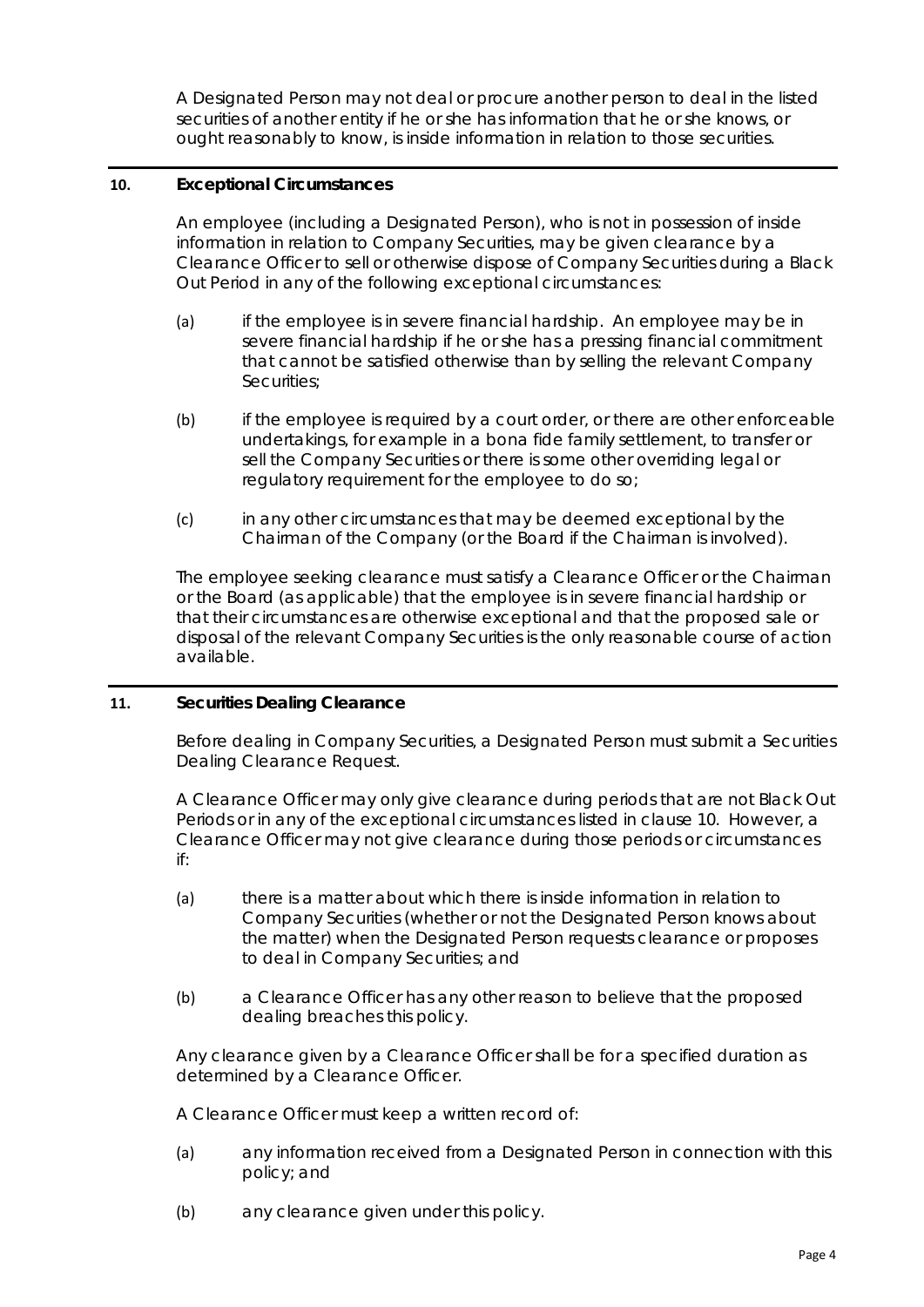## **12. Dealings by Associated Persons and Investment Managers**

If a Designated Person may not deal in the Company Securities, he or she must take all reasonable and necessary steps to prevent any dealing in the Company Securities by:

- (a) any associated person (including family or nominee companies and family trusts); or
- (b) any investment manager on their behalf or on behalf of any associated person.

## **13. Excluded Trading**

Notwithstanding clauses [9\(a\)](#page-3-0) and [9\(c\)](#page-3-1) but subject to claus[e 9\(b\),](#page-3-2) the following types of trading are excluded from the operation of this policy:

- (a) transfers of Company Securities already held by a Designated Person into a superannuation fund or other saving scheme in which the Designated Person is a beneficiary;
- (b) an investment in, or trading in units of, a fund or other scheme (other than a scheme only investing in the Company Securities) where the assets of the fund or other scheme are invested at the discretion of a third party;
- (c) where a Designated Person is a trustee, trading in Company Securities by that trust provided the Designated Person is not a beneficiary of the trust and any decision to trade during a Black Out Period is taken by the other trustees or by the investment managers independently of the Designated Person;
- (d) undertakings to accept, or acceptance of, a takeover offer;
- (e) trading under an offer or invitation made to all or most of the Company Security holders, such as, a rights issue, a security purchase plan, a dividend or distribution reinvestment plan and an equal access buy-back, where the plan that determines the timing and structure of the offer has been approved by the board of the Company. This includes decisions relating to whether or not to take up the entitlements and the sale of entitlements required to provide for the take up of the balance of entitlements under a renounceable pro rata issue;
- (f) a disposal of Company Securities that is the result of a secured lender exercising their rights, for example, under a margin lending arrangement;
- (g) the exercise (but not the sale of securities following exercise) of an option or a right under an employee incentive scheme, or the conversion of a convertible security, where the final date for the exercise of the option or right, or the conversion of the security, falls during a Black Out Period and the Company has been in an exceptionally long Black Out Period or the Company has had a number of consecutive Black Out Periods and the Designated Person could not reasonably have been expected to exercise it at a time when free to do so; and
- (h) trading under a non-discretionary trading plan for which prior written clearance has been provided by a Clearance Officer and where: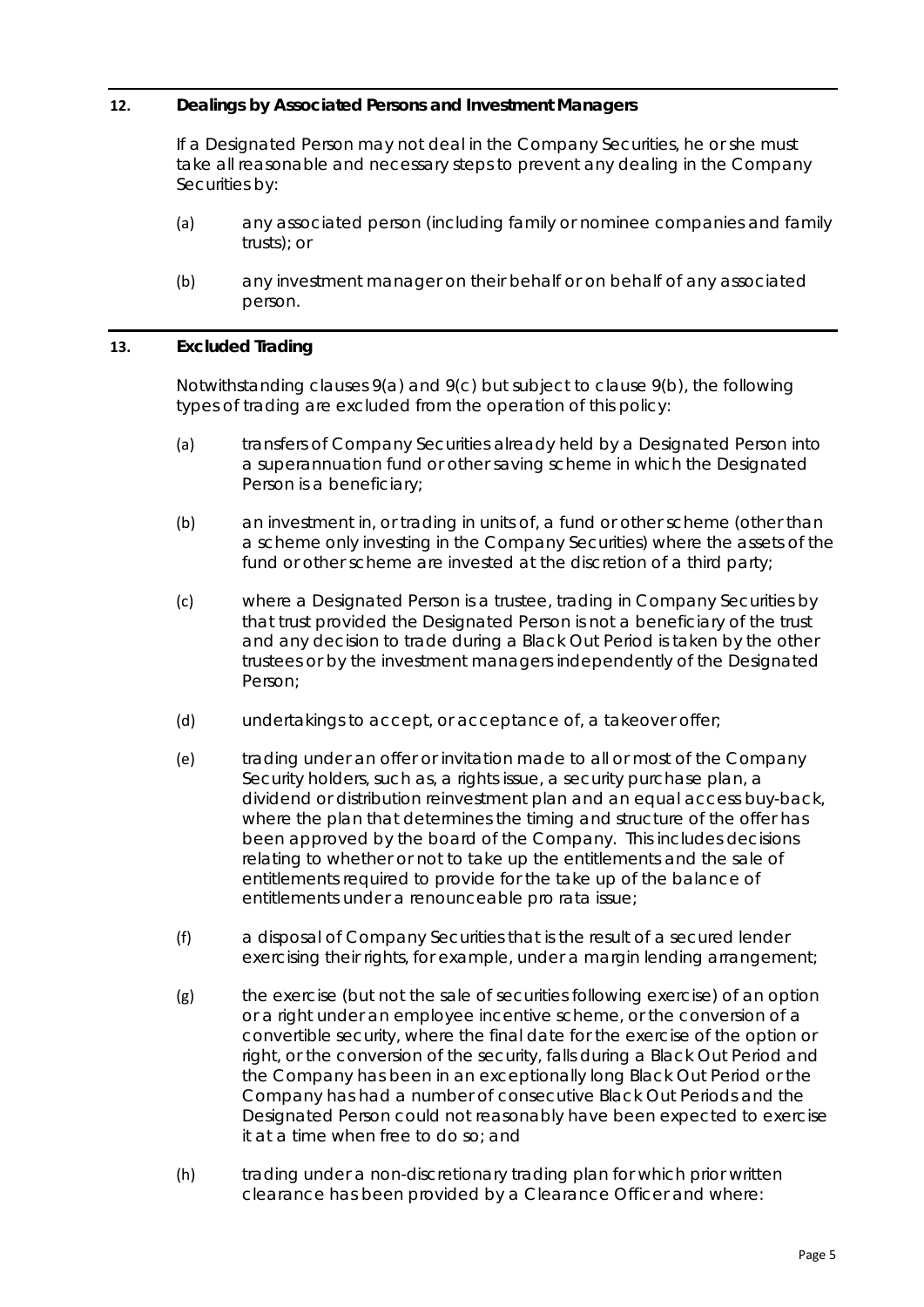- (i) the Designated Person did not enter into the plan or amend the plan during a Black Out Period; and
- (ii) the trading plan does not permit the Designated Person to exercise any influence or discretion over how, when, or whether to trade.

## **14. Communicating Inside Information**

If an employee (including a Designated Person) has information that he or she knows, or ought reasonably to know, is inside information in relation to Company Securities or the listed securities of another entity, the employee must not directly or indirectly communicate that information to another person if he or she knows, or ought reasonably to know, that the other person would or would be likely to:

- (a) deal in Company Securities or those securities of the other entity; or
- (b) procure another person to deal in Company Securities or the securities of the other entity.

An employee must not inform colleagues (except a Clearance Officer) about inside information or its details.

## **15. Hedging Prohibition**

A member of the Key Management Personnel must not enter into an arrangement with anyone if that arrangement would have the effect of limiting the exposure of the member to risk relating to an element of the member's remuneration that:

- <span id="page-6-0"></span>(a) has not vested in the member; or
- (b) has vested in the member but remains subject to a holding lock.

Without limiting paragraph [15\(a\),](#page-6-0) remuneration that is not payable to a member until a particular day is, until that day, remuneration that has not vested in the member.

## **16. Acknowledgement of this Policy**

Each employee (including a Designated Person) shall be required to provide to the Company an acknowledgement of this policy in the form in Attachment A.

## **17. Breach of Policy**

A breach of this policy by an employee (including a Designated Person) may lead to disciplinary action. It may also be a breach of the law.

## **18. Assistance and Additional Information**

Employees (including Designated Persons) who are unsure about any information they may have in their possession, and whether they can use that information for dealing in securities, should contact a Clearance Officer.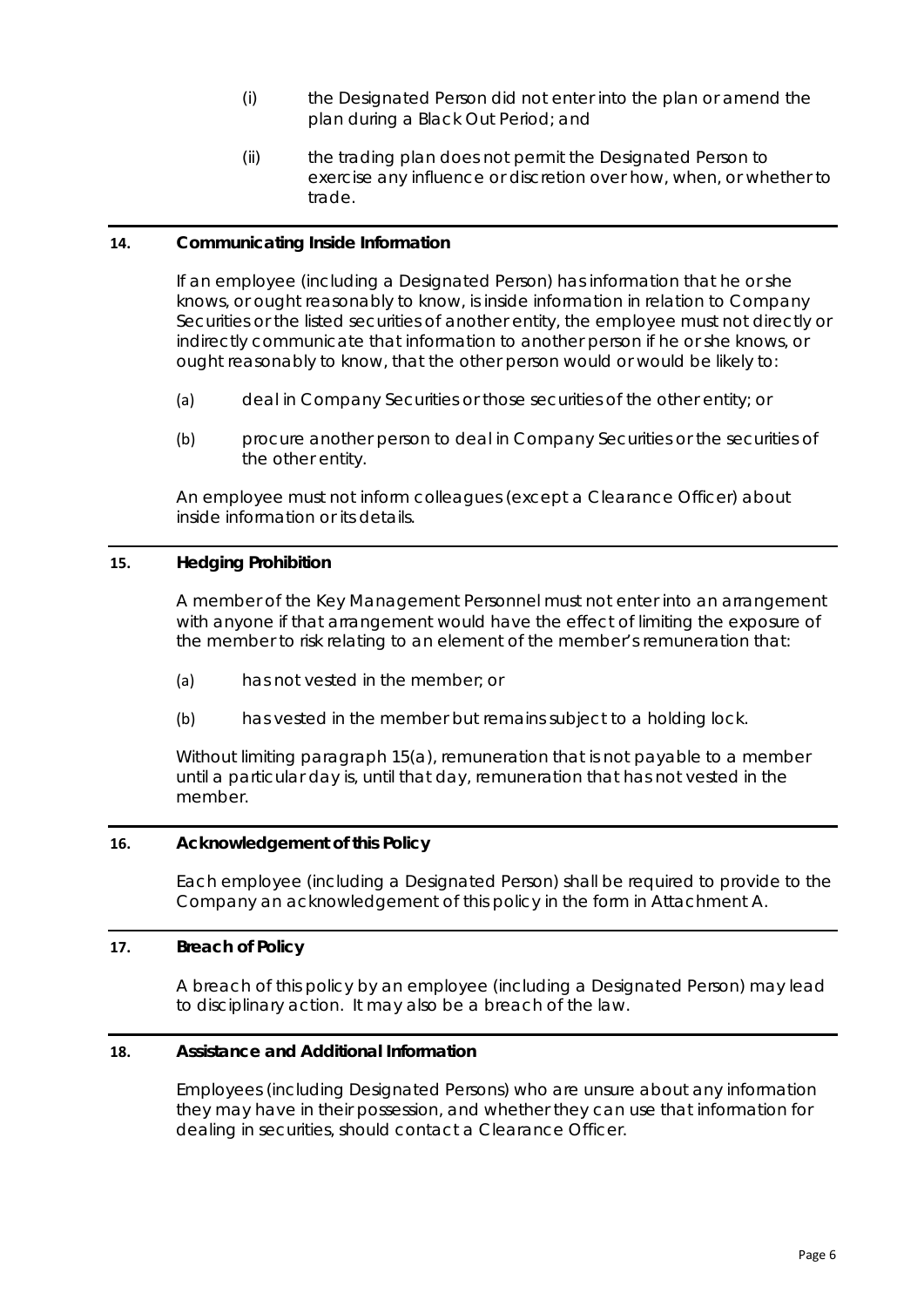## **– Attachment A**

## **FORM OF ACKNOWLEDGEMENT BY EMPLOYEE**

- (a) I have read and understood the document titled "Securities Trading Policy" of Family Zone Cyber Safety Limited (the **Securities Trading Policy**).
- (b) I agree to be bound by, and to comply with, the Securities Trading Policy.
- (c) I acknowledge and agree that the Securities Trading Policy forms part of the terms of my appointment as an employee/director/consultant of Family Zone Cyber Safety Limited.

…………………………………………………………………………….………..

Signature

Name: ………………………………………………………………………..……

Date: …………………………………………………………..…………………..

To be returned to the Company Secretary on completion.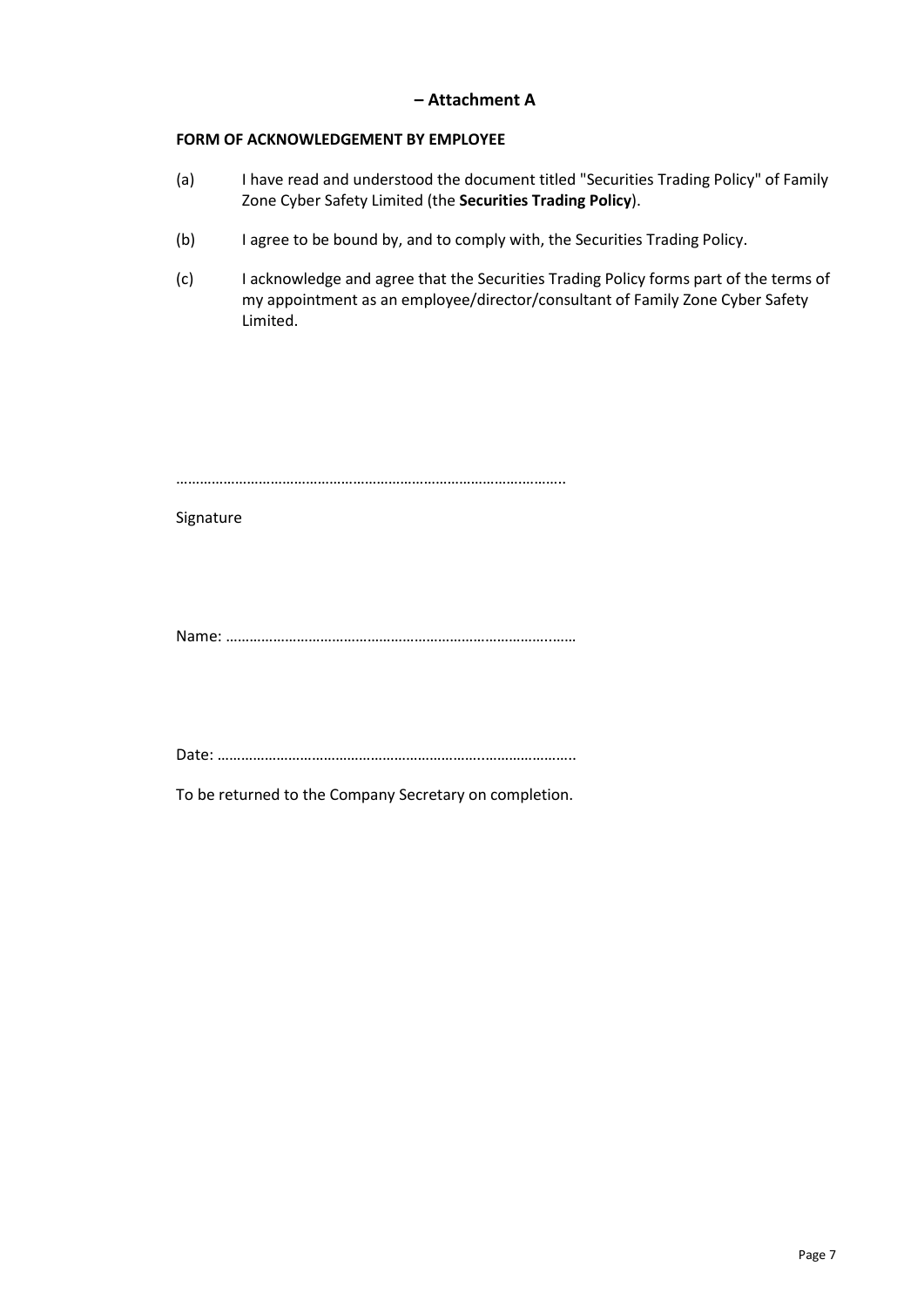## **–Attachment B**

#### **Securities Trading Policy**

#### **Clearance Request**

In accordance with the Securities Trading Policy of Family Zone Cyber Safety Limited (**Company**), before dealing in any Company Securities you are required to obtain clearance.

Please forward this request to a Clearance Officer.

Name: Position: \_\_\_\_\_\_\_\_\_\_\_\_\_\_\_\_\_\_\_\_\_\_\_\_\_\_\_\_\_\_\_\_\_\_\_\_\_\_\_\_\_\_

Location:

Telephone:\_\_\_\_\_\_\_\_\_\_\_\_\_\_\_\_\_\_\_\_\_\_\_\_\_\_\_\_\_\_\_\_\_\_\_\_\_\_\_\_

Facsimile:\_\_\_\_\_\_\_ \_\_\_\_\_\_\_\_\_\_\_\_\_\_\_\_\_\_\_\_\_\_\_\_\_\_\_\_\_\_\_\_\_\_

I request permission to trade the following securities which are proposed to be held by myself personally and/or other parties with whom I have an interest as follows:

| <b>Type of Security</b> | <b>Number of Securities</b> | Buy/Sell/Exercise &<br>Hold/Exercise & Sell |
|-------------------------|-----------------------------|---------------------------------------------|
|                         |                             |                                             |
|                         |                             |                                             |

I confirm that:

- (a) it is not a Black Out Period;
- (b) I am not in possession of Inside Information;
- (c) I will not deal in the above securities until I am notified that clearance is approved; and
- (d) I may be refused permission to deal without explanation.

Signed: \_\_\_\_\_\_\_\_\_\_\_\_\_\_\_\_\_\_\_\_\_\_\_\_\_\_\_\_\_\_\_\_\_\_ Date: \_\_\_\_\_\_\_\_\_\_\_\_\_\_\_\_\_\_\_\_\_\_\_

This form is valid for a period of three business days from the date of approval. After this time, clearance will lapse and a further request will need to be completed. This form will be returned to you with the period of validation completed if approval has been granted.